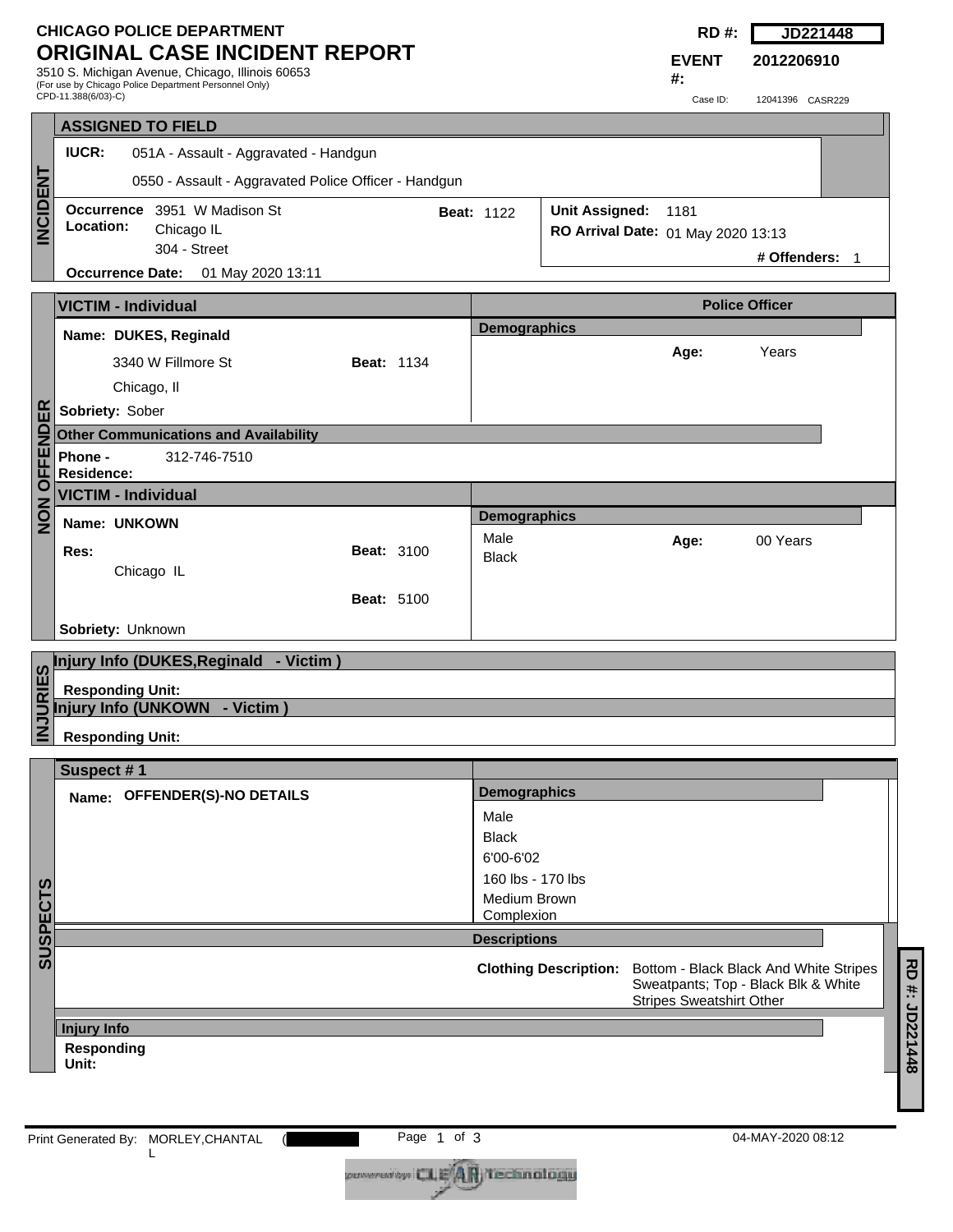## **Chicago Police Department - Incident Report RD #: JD221448**

|                     | <b>RELATIONSHIP</b>    |      |                    |                               |  |
|---------------------|------------------------|------|--------------------|-------------------------------|--|
| <b>RELATIONSHIP</b> | (Victim)               |      | Offender)          |                               |  |
|                     | <b>DUKES, Reginald</b> | is a | No Relationship of | <b>OFFENDER(S)-NO DETAILS</b> |  |
|                     | (Victim)               |      |                    | Offender)                     |  |
|                     | <b>UNKOWN</b>          | is a | Unknown of         | <b>OFFENDER(S)-NO DETAILS</b> |  |
|                     |                        |      |                    |                               |  |

DOMESTIC INFO

| DOMESTIC INFO |                     |     |                     |                   |        |                 |
|---------------|---------------------|-----|---------------------|-------------------|--------|-----------------|
|               |                     |     |                     |                   |        |                 |
|               | <b>Request Type</b> | Uni | <b>Agency Name</b>  | <b>Date</b>       | Star # | <b>Name</b>     |
|               |                     | t   |                     |                   |        |                 |
|               | On Scene            | 630 | Detectives - Area 3 | 01 May 2020 13:20 | 1732   | ,FLAHERTY       |
|               | <b>Request Type</b> | Uni | <b>Agency Name</b>  | <b>Date</b>       | Star#  | <b>Name</b>     |
|               |                     |     |                     |                   |        |                 |
| NOTIFICATIONS | On Scene            | 630 | Detectives - Area 3 | 01 May 2020 13:20 | 20530  | <b>,CHESNIK</b> |
|               | <b>Request Type</b> | Uni | <b>Agency Name</b>  | <b>Date</b>       | Star#  | <b>Name</b>     |
|               |                     |     |                     |                   |        |                 |
|               |                     |     |                     |                   |        |                 |
|               | On Scene            | 630 | Detectives - Area 3 | 01 May 2020 14:30 | 21218  | HOPPS,          |
|               | <b>Request Type</b> | Uni | <b>Agency Name</b>  | <b>Date</b>       | Star#  | <b>Name</b>     |
|               |                     |     |                     |                   |        |                 |
|               | On Scene            | 630 | Detectives - Area 3 | 01 May 2020 14:30 | 20877  | <b>,LEAHY</b>   |
|               | <b>Request Type</b> | Uni | <b>Agency Name</b>  | <b>Date</b>       | Star#  | <b>Name</b>     |
|               |                     | t   |                     |                   |        |                 |
|               | On Scene            | 630 | Detectives - Area 3 | 01 May 2020 14:30 | 20008  | ,XANOS          |
|               |                     |     |                     |                   |        |                 |

coveradby CLE<sup>4</sup>AR Technology